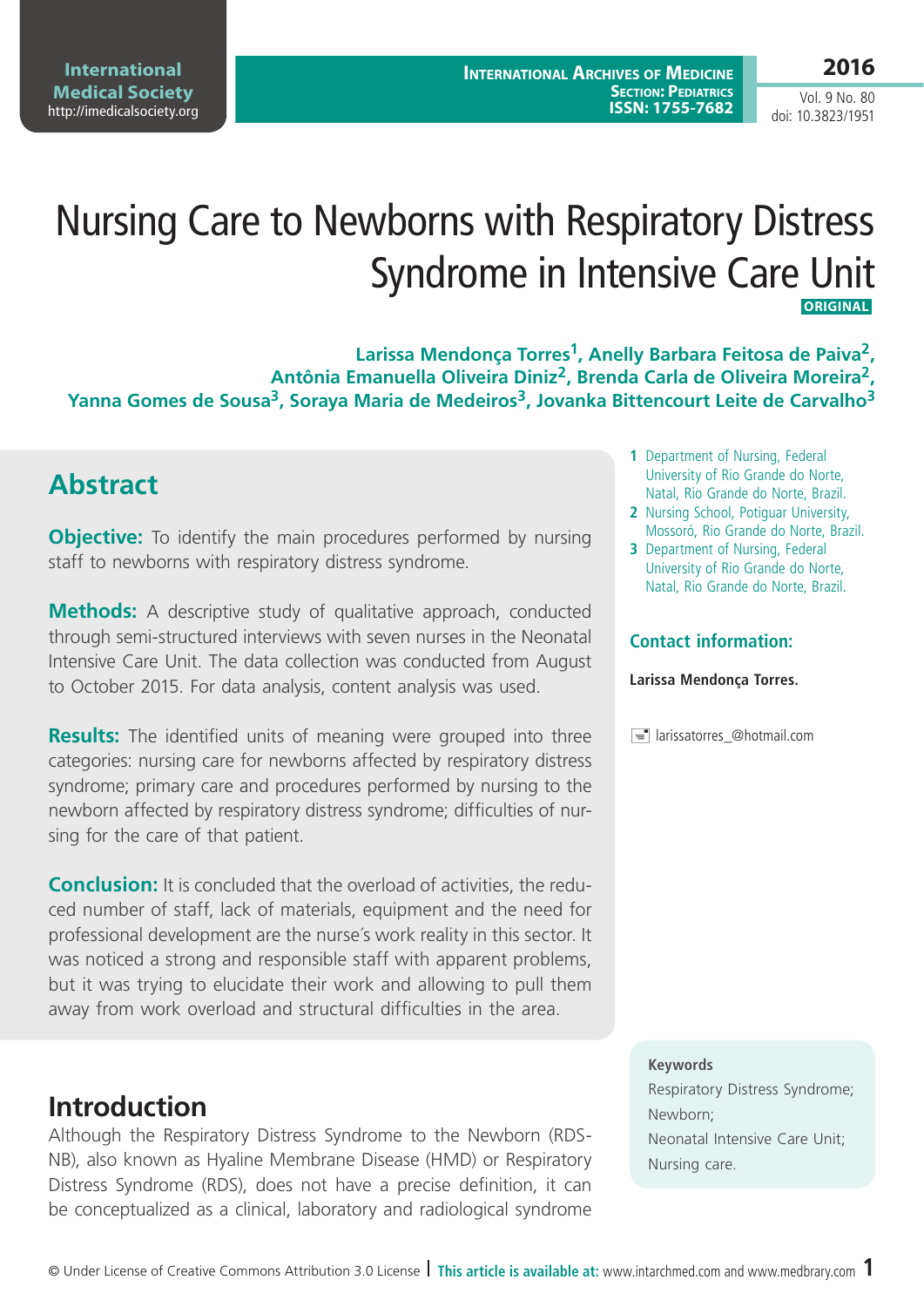associated with pulmonary immaturity and the ribcage and surfactant deficiency. [1, 2]

Progressive and high-frequency respiratory insufficiency, breathlessness due to immaturity and atelectasis of the lungs characterize the RDSNB. It is reported that although it has been linked to a qualitative and quantitative dysfunction of the pulmonary surfactant system, its replacement has been associated with a sustained improvement in lung function and a reduction in the mortality rate [3].

Clinical manifestations of RDSNB have varying degrees of tachypnea, nasal flaring, retractions, moaning, and cyanosis. Apnea can occur secondary to hypoxemia and respiratory failure. In more severe cases, with disseminated micro atelectasis, there is a reduction of vesicular murmur [4].

When the RDSNB is untreated, it can lead to other major problems and in some cases, it can even be fatal. The RDSNB is highlighted in neonatal mortality rates. About 60% of newborn with less than 30 weeks of gestational age will develop this disease, and also approximately 5% over 37 weeks. Pulmonary structures are no longer filled with liquid to become airy spaces and with gas exchange and they need to adapt to a thermally unstable environment and different metabolic activity of intrauterine [5].

Facing the severity of RDSNB picture, intensive care for newborns affected by this disease are needed. Thus, the Neonatal Intensive Care Unit (NICU) is an appropriate therapeutic environment for the treatment and rehabilitation of newborns (NB). [6]

Concerning to nursing, one of the most important functions is to observe the child´s answer to therapy. NB´s care aims to prevent and correct hypoxemia, correct changes as hypothermia and metabolic acidosis, prevent the synthesis of surfactant, maintain homeostasis, as it enables the lung recovery to synthesize lecithin surfactant; and prevent progressive alveolar atelectasis through the use of CPAP or respirator [7].

With this, we have developed as the research question: What are the nursing care for newborns with RDS in NICU?

This study was performed based on the need to understand the activities and care in nursing assistance in the NICU on patients with RDS, and their specificities, seeking insight and contribution to nursing in the recovery/promotion of the patient.

The choice of the research topic emerged from the affinity of the authors with the areas involved, Intensive Care Unit and Neonatology. The interest in RDSNB was after bibliographical research when it was necessary to research a disease that is affecting the newborns but having greater relevance than others.

### **Methods**

Descriptive, exploratory and qualitative research conducted in Northeast Brazil in the city of Mossoró, reflecting on the nurse´s role in the neonatal intensive care unit, seeking to understand the nurses who care for newborns in the NICU from their individual action.

There were seven nurses interviewed who work in NICU of a public hospital, not having the Baby-Friendly Hospital certification or implement the Kangaroo method systematically, although encouraging the skin to skin contact between parents and newborn.

Inclusion criteria were to work in the NICU and be an employee in the hospital for at least six months. Nurses who were on leave, vacation or the position vacant during the time of the survey were excluded from the study.

The interviews were conducted at a time and place chosen by the nurses from August to October 2015. Data collection was conducted through semistructured interviews.

Data analysis was performed through content analysis that consists of a research methodology to describe and interpret the content of all kinds of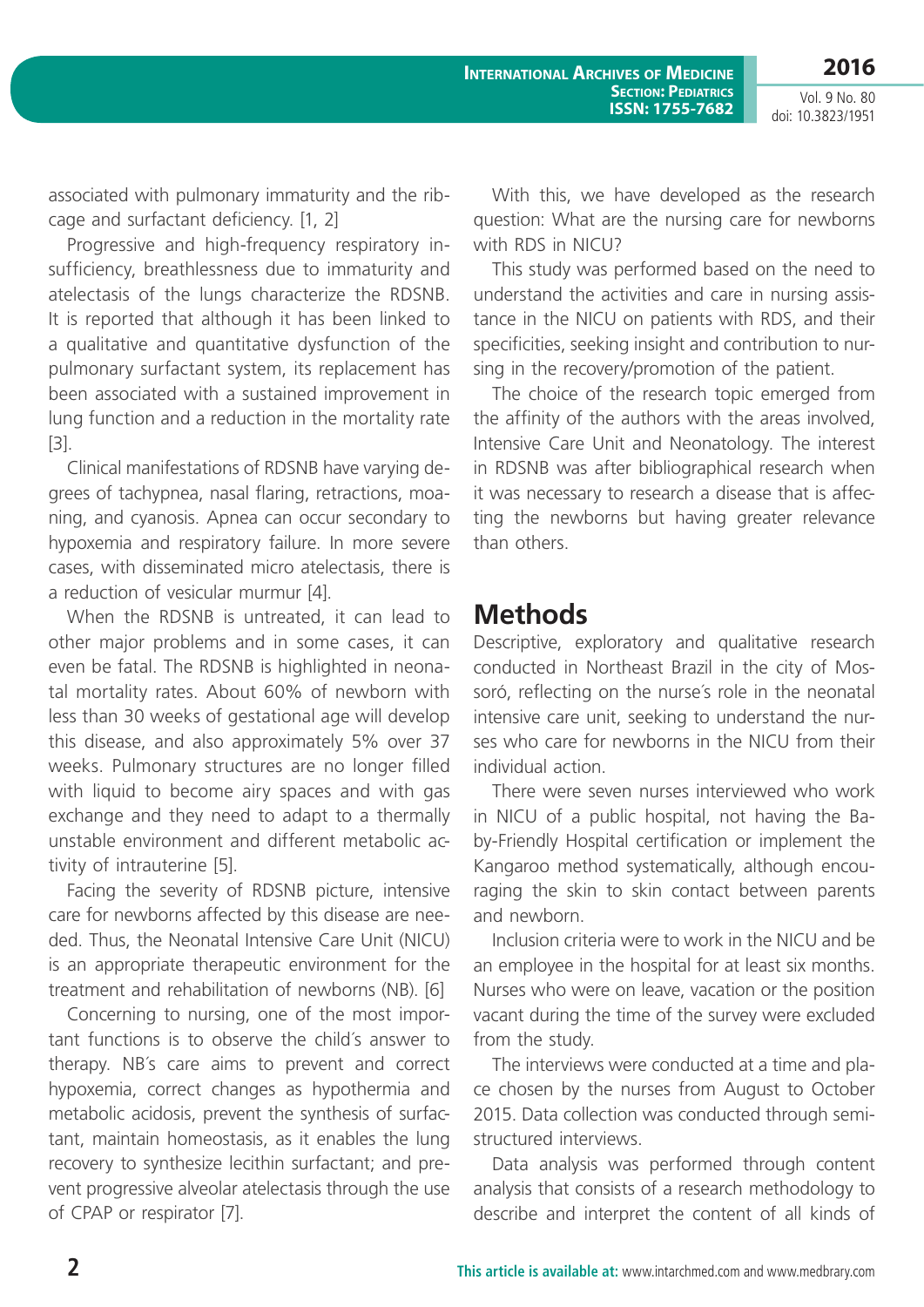documents and texts8. As a research method, there were special procedures for processing scientific data. It can be considered as a single instrument adaptable to a very wide field of application.

The study was submitted to the Research Ethics Committee (REC) and approved under number CAAE 34057414.9.0000.5296.

# **Results and Discussions**

Data were grouped into categories, considering the discussion of nursing care in the NICU to newborns with RDS. Interviews were conducted with the nurses of the NICU, who had a code to preserve their identities, described in the table below:

#### **Featuring the research subjects**

Only one nurse out of seven was specialized in neonatology. Only two of them have the necessary experience according to RDC 50/2009 - ANVISA9 to work in the area. Disqualification of six nurses on the specific neonatology does not make poor the sector of service quality developed by these nurses. They can provide the agile and competently service, bringing the best they can. **(Table 1)**

**Table 2.** Nursing care of the newborns affected by RDS.

| <b>Categories</b>                          | <b>Speeches</b>                                                                                                                                                                                                                   |
|--------------------------------------------|-----------------------------------------------------------------------------------------------------------------------------------------------------------------------------------------------------------------------------------|
| <b>Breathing</b><br>pattern<br>improvement | Proper positioning of the baby and oxygen supply necessary for the breathing pattern. E1                                                                                                                                          |
|                                            | monitoring oxygen saturation and evaluation of NB's chest dynamic as the discomfort and tachypnea. E2                                                                                                                             |
|                                            | Encourage the appropriate oxygen therapy route and perform heating, decubitus, aspiration E3                                                                                                                                      |
|                                            | nursing care directly contributes in controlling the amount of oxygen supplied, observing the parameters<br>of vital signs according to electronic monitors of neonatal ICU E5                                                    |
|                                            | the nursing contribution to RDS patients is intense, we evaluated the breathing pattern every two hours<br>and respiratory distress and qualify this pattern. E6                                                                  |
| <b>Teamwork</b>                            | we work in an interdisciplinary way with doctors, physiotherapists and other professionals in the nursing<br>field, and each of them contributes to improvement NB's clinical. Teamwork is harmonious and without<br>conflict. E2 |
|                                            | every professional within his specialty contributes to successful treatment and restoring the health of the<br>newborn E4                                                                                                         |
|                                            | As a multidisciplinary team, we have each other. So, we need all working harmoniously. E5                                                                                                                                         |
|                                            | interdisciplinary work is very important, clinical evaluation is performed continuously, and the team is fully<br>interconnected. E7                                                                                              |

of that patient.

|    | <b>Subject Category</b> | <b>Professional</b><br>practice<br>time | <b>Professional</b><br>performance<br>time of<br>the search<br>service | <b>Specialist</b><br>in<br>neonatology |
|----|-------------------------|-----------------------------------------|------------------------------------------------------------------------|----------------------------------------|
| F1 | Nurse                   | 1 to 5 years                            | 1 year                                                                 | <b>No</b>                              |
| E2 | <b>Nurse</b>            | 1 to 5 years                            | $0$ to $6$<br>months                                                   | <b>No</b>                              |
| E3 | <b>Nurse</b>            | 6 to 10 years 1 to 5 years              |                                                                        | <b>No</b>                              |
| E4 | <b>Nurse</b>            | 1 to 5 years                            | 1 years                                                                | <b>No</b>                              |

E5 Nurse 1 to 5 years 1 years No E6 Nurse 1 to 5 years 1 years No E7 Nurse 1 to 5 years 1 to 5 years Yes

The guiding questions of the study subject allowed the development of three categories: nursing care for newborns affected by RDS; primary care and procedures performed by nursing to the newborn affected by RDS; difficulties of nursing during care

Initially, professionals were asked on what is the contribution of nursing to NB affected by RDS. After the answers, categories of speeches were generated: Improvement of the respiratory pattern, Tea-

mwork and Guiding and hosting. **(Table 2)**

|  |  | Table 1. Featuring the research subjects |  |  |  |  |
|--|--|------------------------------------------|--|--|--|--|
|--|--|------------------------------------------|--|--|--|--|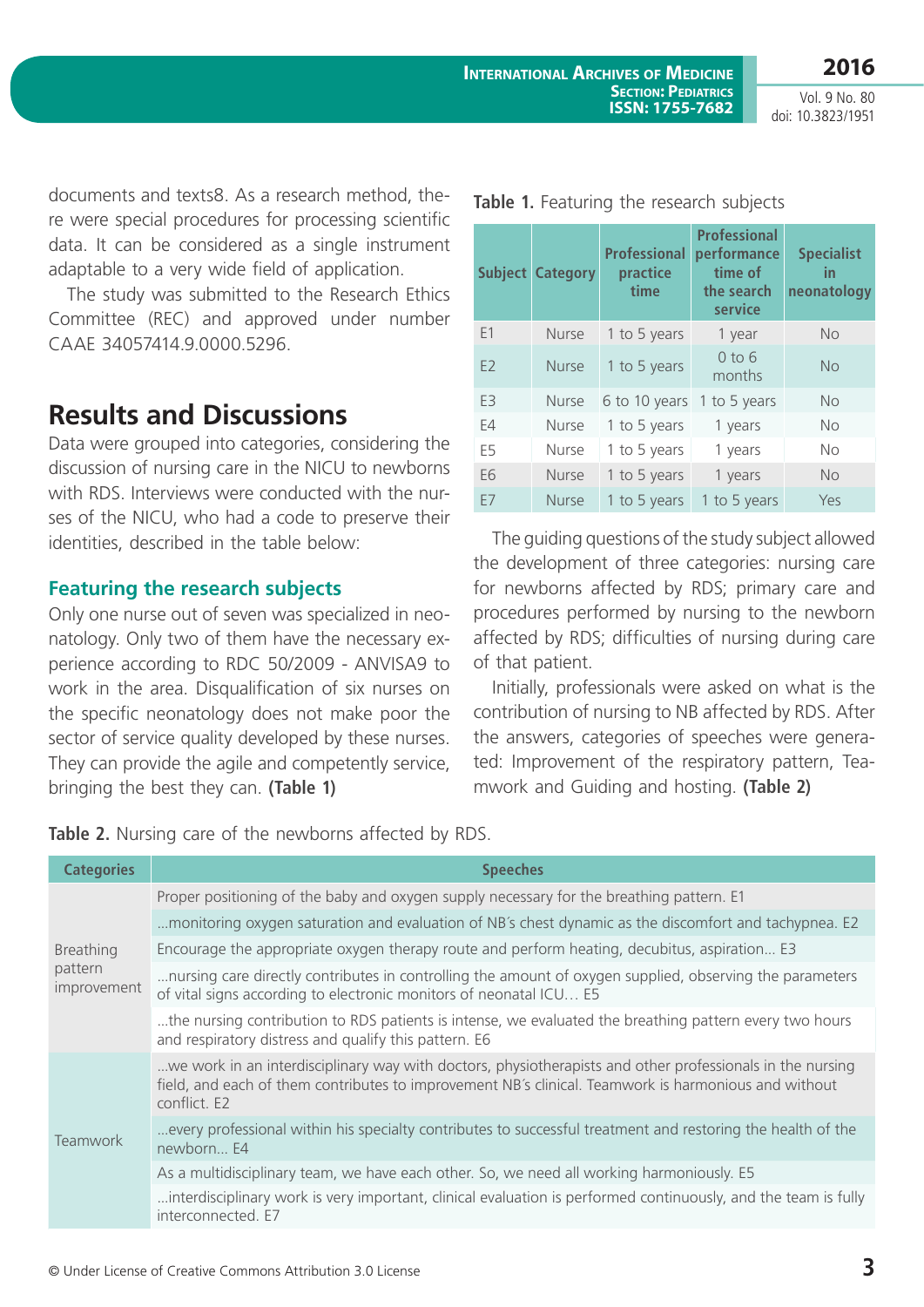**2016** Vol. 9 No. 80

doi: 10.3823/1951

| <b>Categories</b>            | <b>Speeches</b>                                                                                                                                                                                                   |
|------------------------------|-------------------------------------------------------------------------------------------------------------------------------------------------------------------------------------------------------------------|
| Guidance<br>and<br>Reception | we are concerned to provide basic guidance to families to what it is allowed in the NICU, and guide about<br>the equipment we are using the in baby and why E4                                                    |
|                              | The guidance to families consist of proper attire neonatal ICU hand hygiene and how to go to the baby<br>bed. We explained about the current clinical status of the baby and care about discharge from the NICUE3 |
|                              | I guide (father and mother) about baby care and routine care of the neonatal ICU E5                                                                                                                               |
|                              | <b>Source:</b> Built from the semi-structured interview                                                                                                                                                           |

We can see that the RDS assistance, the primary practice is the provision of adequate oxygen because the disease is characterized by progressive respiratory failure and often breathlessness due to atelectasis and immaturity of the lungs.

For the improvement of the NB, the nurses of this study mentioned that it is necessary not only to achieve the ideal oxygen therapy, but also other basic care to assist these infants such as handling, checking the oxygen saturation and vital signs.

In addition to the care and procedures, it is important to evaluate the quality of nursing care in an intensive care unit. This quality is based on the planning and organization of the service, following standards set out in documents governing this hospital service. These authors emphasize planning as a possibility to transform reality, involving issues such as management, participation, human resources and transformation [10].

Promoting care in the ICU requires nurses´ knowledge and responsibility. Care should be permeated by technology, especially for severe cases in infants. Also, to the competence, information integrations, construction judgments and priorities setting are required to the nurse, providing a homeostatic condition in both the biological and the psychological care [11].

A study conducted in the United States highlights the neonatal nurse as the mainstay of the NICU. The nurse is the person who works together with the doctor in the decision conducting treatment, performing direct neonatal care and offering emotional support to families. [12]

During the interviews, the nurses reported the importance of teamwork and how may be a facilitator for assistance. Teamwork is the set or group of people with complementary skills committed to each other for the mission and objectives obtained by negotiation between the actors involved and a work plan in common [13].

In this context, the integrated work of the multidisciplinary team involved in the NB´s care should include the medical and nursing staff, physiotherapists, speech therapists and social workers and psychologists specialized services. This is an important factor for the success of the recovery of this parent - child relationship and assist in the parents´ relationship with the team linked in caring for the NB.

It was perceived and reported by the interviewees that the critical state of NBs admitted to the NICU makes a hostile and terrifying unit environment, bringing pain, insecurity, fear of losing the baby in the family and other provoked feelings in the mother and the father. From this, guidance and assistance are necessary, so they start to know the situation of the NB and have more security in the staff and hope in the baby´s health [14].

The participation of the mother/father in the care of premature children is still incipient, but there is the interest of the health team in implementing it because they recognize the importance to promote clinical stability of premature and growth and development process. Also, it allows mother-child interaction and affective bonding, as well as the mother´s training for the baby´s discharge [1].

From the questions on the main care and procedures performed by nursing to the NB affected by RDS, the categories emerged were handling, Saturation, Oxygen therapy and Vital Signs.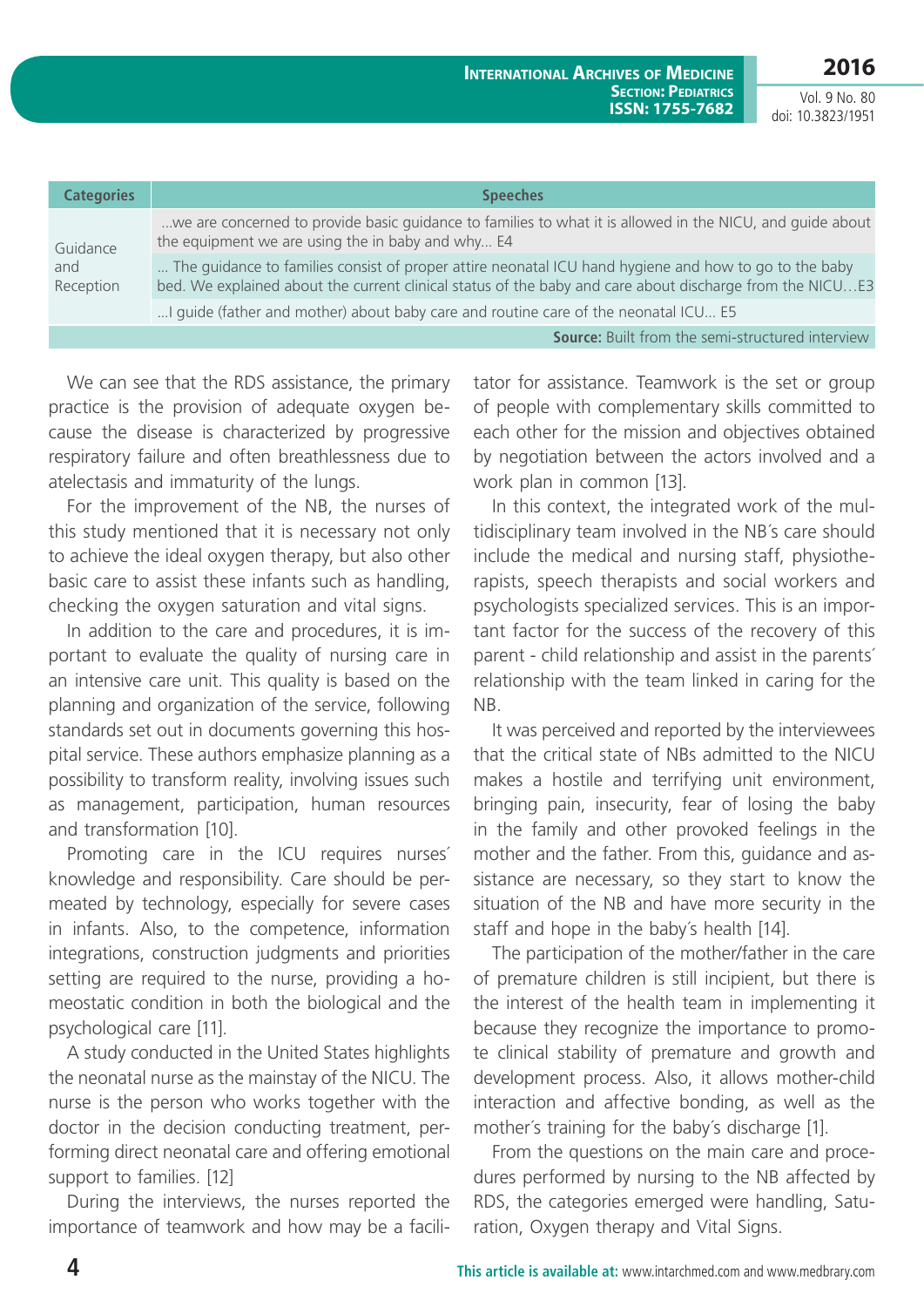| <b>Categories</b> | <b>Speeches</b>                                                                                                                                                                     |
|-------------------|-------------------------------------------------------------------------------------------------------------------------------------------------------------------------------------|
| Saturation        | The position must be appropriate because it directly affects the respiratory pattern of the baby" E1                                                                                |
| Saturation        | to monitor the oxygen saturation, nursing professionals must watch the level of oxygen and the baby chest<br>dynamics. E7                                                           |
|                   | in the nursing care, it is observed tachypnea, bradypnea, and eupeneia presented in the baby. Thus, it<br>promotes continuous evaluation with the interdisciplinary team. E2        |
| Vital<br>signs    | we offer the right amount of oxygen to the NB as prescription E1                                                                                                                    |
|                   | The main nursing care are aimed at improving NB's breathing pattern. Along with the physical therapist, we<br>perform the posture changes needed to the respiratory baby pattern E2 |
|                   | Nursing care involve actions such as heating, change of position, suction and stimulation of appropriate<br>oxygen pathway because the baby fatigues with an intense discomfort E3  |
|                   | Giving oxygen as prescription and work with physical therapy to evaluate the respiratory part of the<br>baby E7                                                                     |
| Vital signs       | to evaluate the baby worsening signs and the level of comfort" E4                                                                                                                   |
|                   | to control pain and temperature E2                                                                                                                                                  |
|                   | <b>Source:</b> Building from the semi-structure interview.                                                                                                                          |

Table 3. Major care and procedures performed by nursing staff to the newborn affected by RDS..

Within the nursing contributions in the service and the RDS of patients, we can highlight how is the assistance to the NB´s family when admitted to the NICU, the hosting, how they are received and what procedures they also have contact and know how to deal with the situation of their babies. **(Table 3)**

On the answers given by respondents, we can perceive the nursing effort to provide quality care and meeting all the needs of patients and their families. All the interviewees spoke of the importance of nursing care for these newborns.

Nursing actively participates in all stages of the health-disease process, performing several essential procedures to improve them. Among the most cited, there are heat the NB, change in posture, aspiration, oxygen therapy, antibiotic therapy, venous access, always watching the oxygen saturation, the chest dynamics, the breathing pattern and this was evident in the speeches of most nurses.

The nurse is responsible for promoting the adaptation of the NB to the external environment (maintaining proper heat balance, the amount of moisture, light, sound and cutaneous stimulation). It is up to him to observe the clinical picture (monitoring of vital signs and special assistance procedures), provide adequate food to meet the metabolic needs of the body systems in development (if possible, breastfeeding) [15]. They should also carry out infection control, stimulate the NB, educate parents, encourage family visits, establish and maintain an educational plan, organize, manage and coordinate nursing care to the newborn and the mother.

In addition to the biological vulnerability of premature and low birth weight, the risks arising in the therapeutic process in neonatal intensive care units are the use of highly complex procedures and prolonged hospital stay, becoming susceptible children to infections and other diseases [16]. These situations raise more social and emotional costs of the family because they involve great human suffering, and thus the prematurity and low birth weight are considered a public health problem.

Professionals were also asked what difficulties of nursing for the care of that patient they have. When replying, the categories generated from the spee-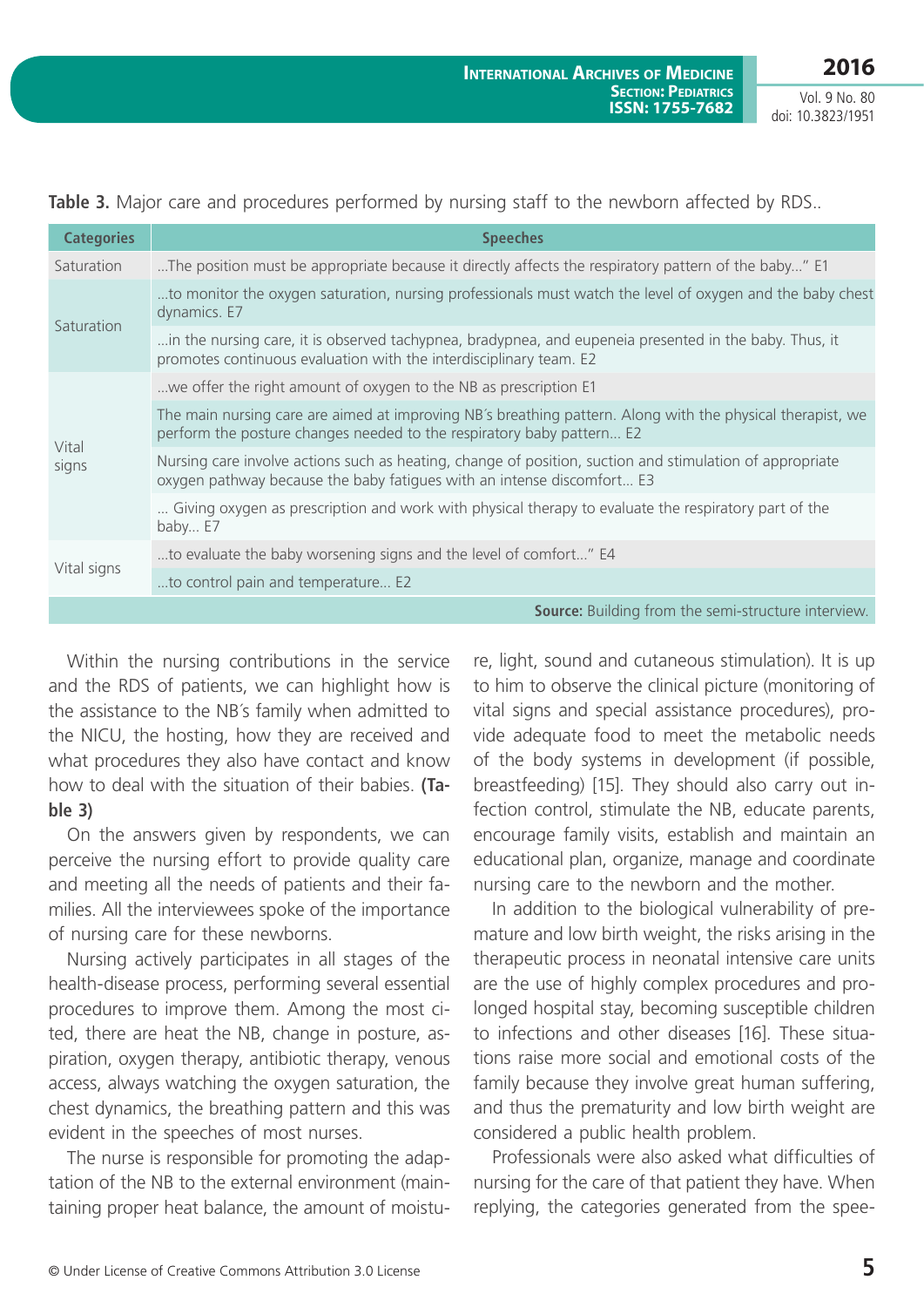**2016**

Vol. 9 No. 80 doi: 10.3823/1951

| <b>Categories</b>    | <b>Speeches</b>                                                                                                                                                                                                                                      |
|----------------------|------------------------------------------------------------------------------------------------------------------------------------------------------------------------------------------------------------------------------------------------------|
| Resources            | The main difficulties of nursing care in the NICU focus on instrumental and rigging the incubator<br>sometimes is damaged, because they heat, the oximeter is broken not reading saturation, the fan sometimes<br>does not have a valve. E3          |
|                      | There are consumables; we have problems in maintaining equipment, vacuum cleaners and even the<br>network of oxygen, and this influences the quality of nursing care. E4                                                                             |
| Work<br>overload     | the lack of professionals in other specialties, for example, physiotherapist 24h overloads the nursing staff<br>as just taking some functions that were performed by other professionals in the NICU E1.                                             |
|                      | what overloads nursing is the insufficient number of workers in night shifts E5                                                                                                                                                                      |
|                      | Occupational overload comes from insufficient nursing professionals and other specialties in the NICU. There<br>are ten beds for a single nurse that besides the bureaucratic records, he must do the technical part of the<br>nursing procedures E6 |
| Assistance<br>domain | I see the lack of training promoted by the hospital management, many nursing technicians and nurses<br>without specific training to work in neonatal ICUas difficulties in nursing care E2                                                           |
|                      | <b>Source:</b> Built from the semi-structure interview.                                                                                                                                                                                              |

**Table 4.** Difficulties of nursing for the care of this patient.

ches can be identified: Material resources, Work overload, Assistance domain. **(Table 4)**

In the interviews, the nurses said that the shortage of material resources is one of the greatest difficulties of the nursing staff because they often fail to provide quality care for the lack of some necessary material.

To perform a comprehensive care, trained professionals are not only required, but also a place with a good infrastructure that can accommodate patients in a dignified way and especially specific materials and equipment to the various procedures performed in the NICU [17].

The interviewees also brought difficulties to the workload of the nursing team, which is related to a large number of procedures performed, including surveys, aspiration, dressing, medication administration, care and feeding the NB. Most of them reported that the lack of physiotherapist at night further increases the workload of the nursing teamwork, they are responsible for all the care of newborns.

Faced with the answers, it can be seen that the nurse in the NICU not only carry out his work, but also activities related to technical, physiotherapists so that there is work overload.

The work in NICU is complex and intense, and the nurse has to be prepared for any time seeing patients with significant hemodynamic changes, which require specific knowledge and great ability to make decisions and implement them in a timely way [18].

In the context of quality of health services in general and, in particular, the ICU, nursing assumes a prominent role due to constitutes the largest group of health professionals as well as for maintaining daily and continuous contact with the patient, promoting the maintenance, recovery and rehabilitation of health through care and may influence the judgement on patients' quality of service. It is concluded that the nursing workload in the NICU is one of the main factors contributing to patient safety.

It is evidenced in the minimum staff requirements, reported in the DRC 50/2009 – ANVISA [9] the need for two nurses to ten daily beds in the NICU. The unit does not understand this necessary and perceptual composition nursing has to overcome its limitations to handle a complex and intensive service that requires too much of their time.

Not meeting this structure and not entailing what is right and considering that all the surveyed are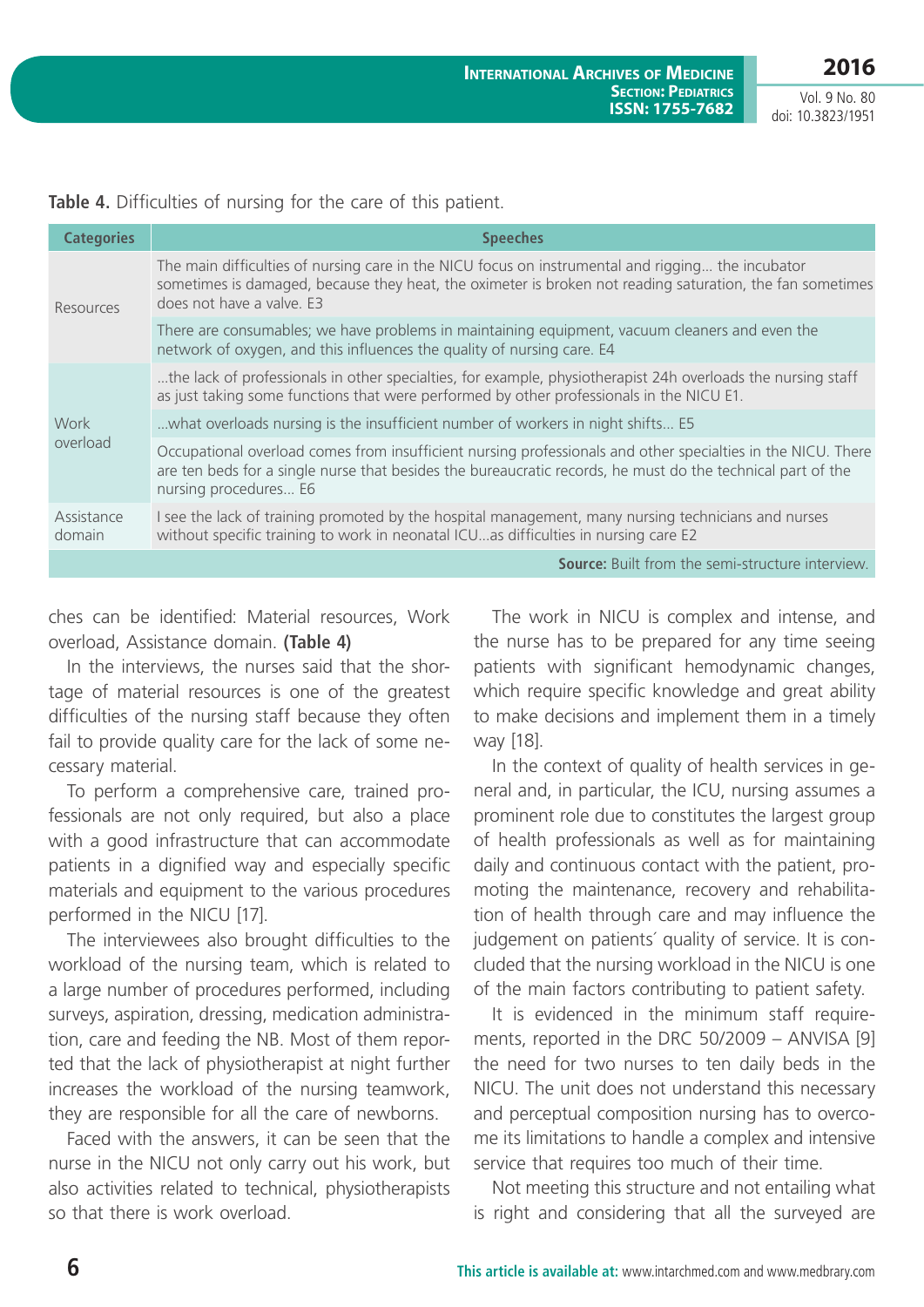**International Archives of Medicine SECTION: PEDIATRICS ISSN: 1755-7682** **2016**

Vol. 9 No. 80 doi: 10.3823/1951

women, and the female condition that also they have other activities at home, there is a synergism among the duties of this professional who can provide stress [19].

Another difficulty reported by one of the interviewees was about the level of knowledge. During the research, it was seen that most of the nurses did not have expertise in the neonatology field.

It is interesting that we can provide continuing education, assisting the teaching/learning as the nursing process and not only training but to be a nurse's right to specialize in the area the nurse is assisting. In this way, there will be a better offer of more quality to patients and have more security in their contributions by encouraging staff who have consistently corresponded to what is imposed on daily activities.

The proposed educational incentive to the public contractor agency could offer a better professional career and benefit the unit.

The Pan American Health Organization (PAHO) considers continuing education as an ongoing process that begins after the basic training and is intended to update and improve the ability of a person or group, in the face of technical and scientific developments and social needs.

As seen in this study, there is a part of the nursing team that believes not able to provide nursing care to risk newborns, and in that sense, there is a concern for creating a continuing education service for all who are part of this team. In health institutions, nursing services, an integral part of organizations come including the need to promote educational opportunities for its staff, to improve nursing practice [20].

Nurses' work is essential because it unites the scientific knowledge to the reality and practice of NICU. Indeed, it can recognize the baby´s needs and plan their assistance [21]. It is important to note that while researchers were unable to complete the effectiveness of the work performed by nurses in

the NICU, there are limitations and difficulties in their routine work.

### **Final Considerations**

This study proposes an analysis of care and the role of nurses in the NICU in their care practice to NB, who develop RDS. It was possible to see and show the main care and contributions to the nursing team performing in the sector.

From the results of nursing care, it is necessary to expand the technological resources and ICU equipment maintenance, increasing the number of professionals working in the sector and promoting continuing education, that will enable nurses to provide technique quality care.

Through the testimonies of the nurses, it was learned that the work environment experienced by them in the NICU presents work overload, lack of materials, difficulty of teamwork for this to be reduced and the lack of continuing education. Nevertheless, we can see a strong nursing staff and very responsible with apparent problems, but trying to elucidate their work and allowing to pull away from work overload and structural difficulties in the area, which do not include all the assumptions and clarified guidelines in ordinances and RDCs and regulating intensive care units.

It is necessary a continuous work of the nursing staff to sensitize hospital managers about the importance of nursing care given to newborns hospitalized in an NICU for their survival.

#### **References**

- **1.** Barbosa AL, Campos ACS, Chaves EMC. Non Clinical complications of mechanical ventilation in newborns: nursing care. Acta paul. enferm. 2006; 19(4): 439-43. Available on: [http://www.scielo.br/scielo.php?script=sci\\_arttext](http://www.scielo.br/scielo.php?script=sci_arttext&pid=S010321002006000400012) [&pid=S010321002006000400012](http://www.scielo.br/scielo.php?script=sci_arttext&pid=S010321002006000400012)
- **2.** Carvalho GC, Silveira RC, Procianoy RS. Ventilator-induced lung injury in preterm infants. Rev Bras Ter Intensiva. 2013; 25(4): 319-26. Available on: [http://www.scielo.br/pdf/rbti/v25n4/](http://www.scielo.br/pdf/rbti/v25n4/en_0103-507x-rbti-25-04-0319.pdf) [en\\_0103-507x-rbti-25-04-0319.pdf](http://www.scielo.br/pdf/rbti/v25n4/en_0103-507x-rbti-25-04-0319.pdf)